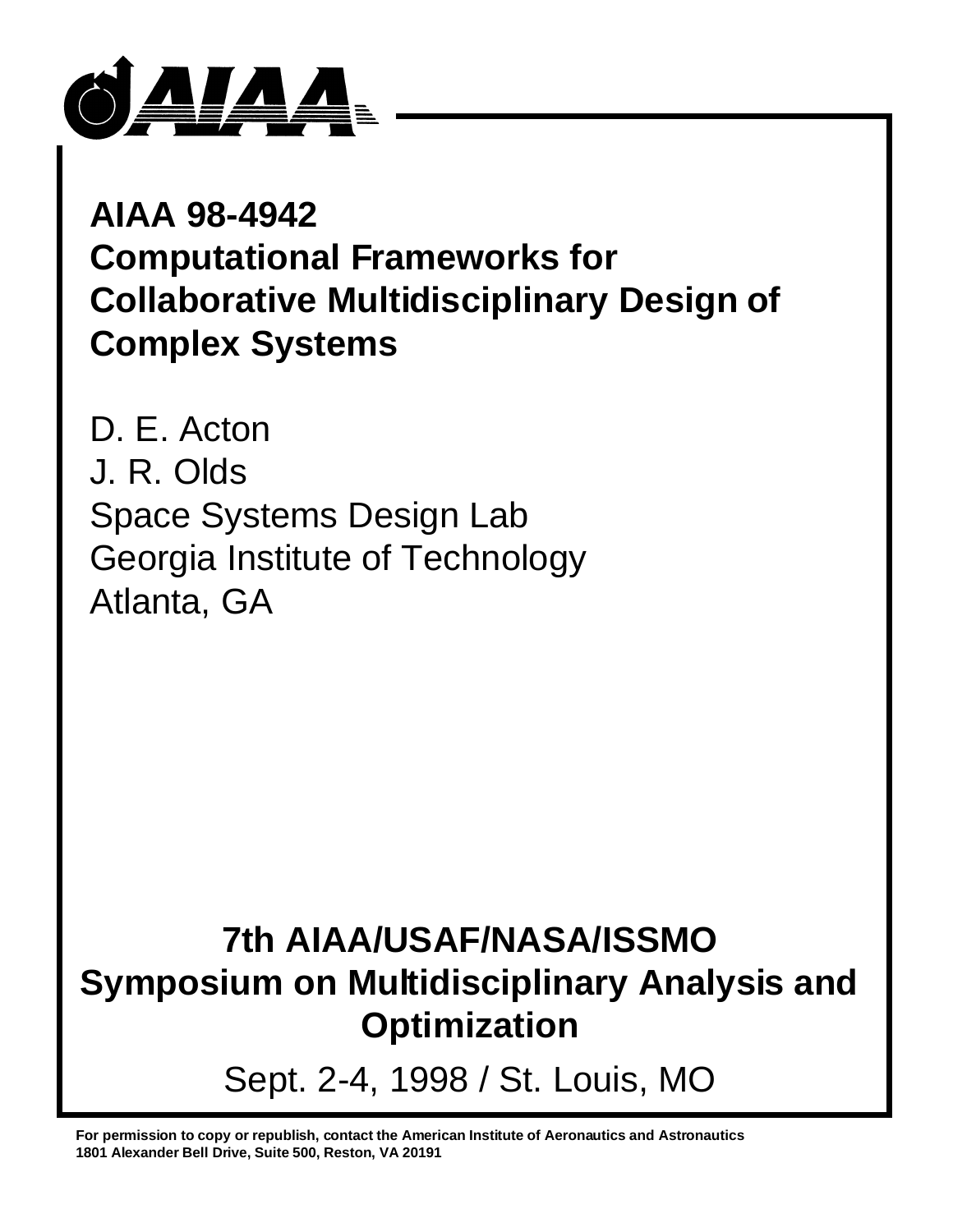# **Computational Frameworks for Collaborative Multidisciplinary Design of Complex Systems**

David E. Acton<sup>\*</sup> Dr. John R. Olds<sup>1</sup> Space Systems Design Laboratory School of Aerospace Engineering Georgia Institute of Technology, Atlanta, GA 30332-0150

# **Abstract**

Significant research has been conducted into the development and deployment of analysis integration techniques. This paper discusses these research activities in the context of collaborative frameworks for conceptual space systems design. It begins by discussing the current state of aerospace systems design processes, then recommends a path toward higher efficiency in design. It continues by describing various computational technologies that have been or are being developed to achieve this goal, and concludes by presenting several demonstration problems that make use of these technologies.

# **Introduction**

#### Research Context

The Space Systems Design Laboratory (SSDL) at Georgia Tech is one of three branches of the Center for Aerospace Systems Analysis (CASA). SSDL is focused primarily on developing conceptual design strategies and tools for advanced launch vehicles, satellites, and interplanetary spacecraft. The material discussed in this paper is based on research into integrated computational frameworks for complex system design. The design framework is intended to link together disciplinary analyses in a distributed, heterogeneous computing environment, and automate data exchange for the purpose of collaborative design. The research is performed within the SSDL, and therefore tends to have an emphasis on space systems design. The demonstration problems involve both launch vehicles and interplanetary spacecraft, so the analysis tools deal with space-related disciplines.

One good reason why space systems design is well suited to an integrated design framework is its inherent complexity. Figure 1 shows a typical Design Structure Matrix (DSM) for a launch vehicle design process performed in the SSDL. The first thing to notice is the relatively large number of disciplines involved when developing such a vehicle. This DSM does not even show some other disciplines that may be involved in more detailed designs, such as "Stability & Control," "Avionics," and "Operations & Facilities."



**Figure 1.** Typical Design Structure Matrix for an advanced launch vehicle.

The second thing to notice about the DSM is the high level of coupling between the various disciplines. Decisions that are made early in the process (for example, in "Layout & Packaging") will undoubtedly need to be modified when the results of later analyses are generated. Typically, the process is iterated until convergence of the design variables is reached. This means that the entire design process may take many iterations, each involving numerous complex analyses<sup>1</sup>. An integrated design framework can help organize the transfer of data between different disciplines.

The large amount of resources spent performing various analyses also encourages the application of design frameworks to aerospace-related problems. The space design community makes wide use of industrystandard *legacy codes*. These codes, whether they are command-line based FORTRAN programs, graphical

<sup>\*</sup> *Graduate Research Assistant, School of Aerospace Engineering, Student member AIAA.*

<sup>†</sup> *Assistant Professor, School of Aerospace Engineering, Senior member AIAA.*

Copyright © 1998 by David E. Acton and John R. Olds. Published by the American Institute of Aeronautics and Astronautics, Inc. with permission.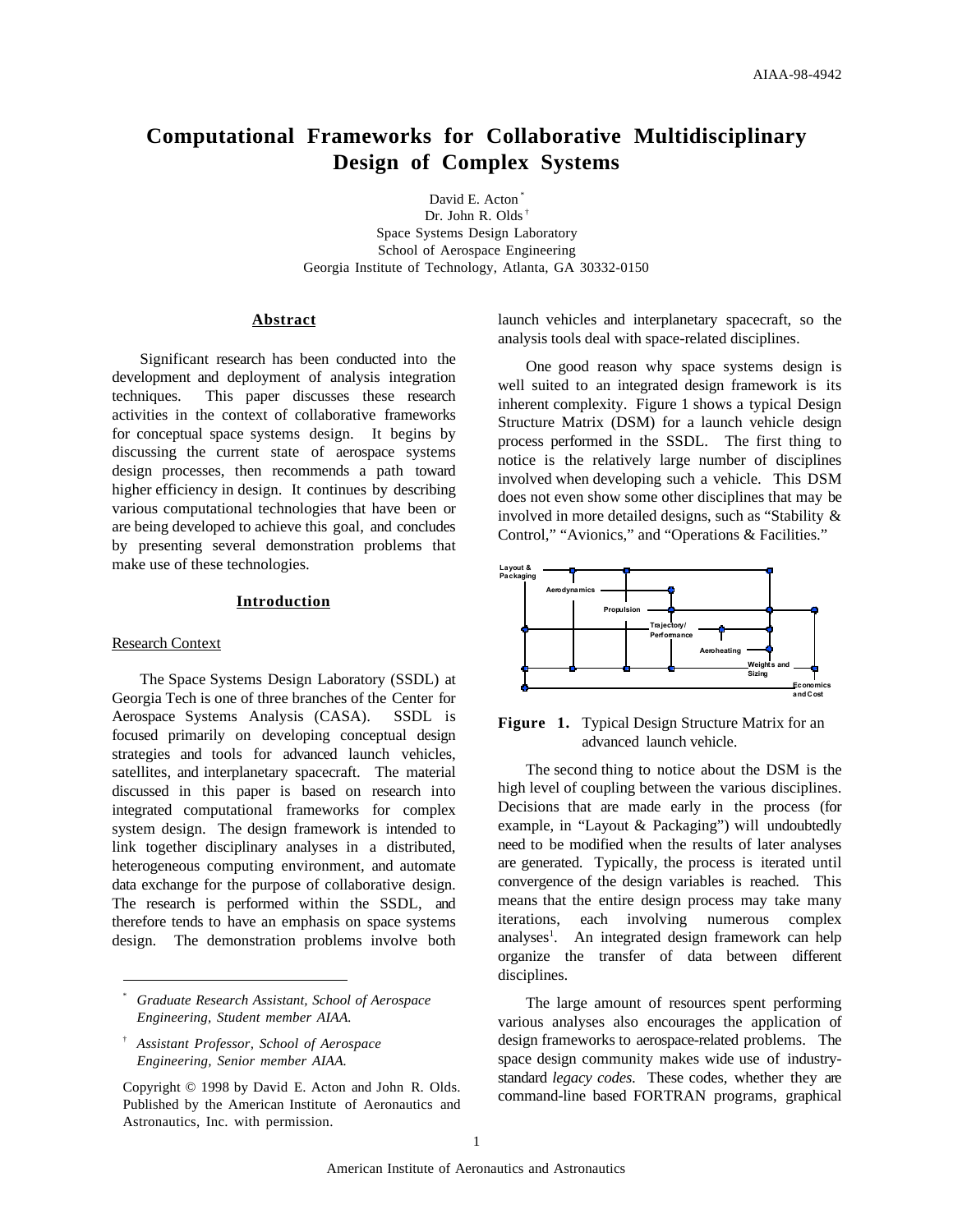CAD programs, or PC-based spreadsheets using industry standard formulas, typically require a great deal of human interaction to execute. The user may need to hand-edit text input files, sit in front of a CAD terminal drawing a model and analyzing it, or edit and retrieve cell values of a spreadsheet using a mouse at a PC. If a computer-based integrated design framework can reduce the tedium of using legacy codes by performing repetitive tasks automatically, it has instantly enhanced the design process.

# Conceptual Design Strategies

In today's industry, the method of designing complex engineering systems usually takes one of two forms. The *Monolithic Design Code* integrates contributing analyses as subroutines of a large synthesis "executive." Intended for single user execution, usually in the conceptual design phase, a monolithic code uses response surfaces, low-fidelity codes, and other methods to approximate the higher fidelity results that would be obtained using legacy codes.

At the opposite extreme lies the methodology of *Loosely-Integrated Analyses*. This implies heavy use of standard legacy codes, but provides for very little electronic integration of contributing analyses. Experts in each discipline manually perform each analysis, and data is exchanged between disciplines along written or verbal lines, or possibly through *ftp* of data files. This method is usually seen in large organizations, working on large, complex systems, often at the preliminary or detailed design phase.

With current methodologies, it is difficult to bring high-fidelity analyses into the conceptual design phase. Correspondingly, when the engineering system is transitioned into preliminary and detail design phases, the convenience of easy data exchange and fast cycle time is lost. Current research is directed towards developing collaborative design frameworks that bridge the gap between the existing design strategies, and thereby share the benefits of each. An optimum design scheme is one that reduces cycle time, yet keeps the fidelity and accuracy of legacy codes and disciplinary experts.

These results are accomplished by transforming the complex disciplinary analyses into "designoriented" analyses, which are then "plugged into" a larger system executive. These *Tightly-Integrated Analyses* will not be approximations, but rather true legacy tools set up by experts. The codes are "wrapped" using shell-scripts, remote computer control, and other methods. The system executive automatically executes each contributing analysis when needed, returning a high-fidelity result that can be easily passed to the next analysis.

# **Thrust Areas**

While the goals and benefits of a tightly-integrated design framework are obvious, the mechanisms by which to achieve it may not be. The primary problem is how to integrate and automate legacy codes and resources that were designed to be executed by humans. Issues that will be encountered include

- Designing and developing a computational architecture that will support integration and design process deployment through a system-level executive
- Difficulty in automating sometimes complex interfaces to legacy analyses
- Dealing with dissimilar computer platforms for analyses
- Extending the framework to access geographically distributed computer systems
- Demonstrating the effectiveness of integration and automation techniques on relevant sample problems

The research discussed in this paper addresses these issues and examines methods to resolve them in a tightly-integrated collaborative design framework. Four demonstration problems were constructed to showcase the integration technologies and act as "proofs of concept" for the design framework.

This is a good time to differentiate between a *design framework* and a *computational architecture*. A design framework is defined as a methodology for connecting disciplinary analyses. The framework refers not to a particular piece of software, but rather to the idea of how codes should be tied together (if at all) in a design environment. A computational architecture is defined as the enabling software environment that supports a particular framework. The architecture may be best represented by the system-level executive described above.

It is important to note that this research is not intended to develop a particular computer architecture for engineering design, but rather to examine the techniques necessary for integrating analysis tools into such an architecture, and compare existing architectures. Much work has been done in both academia and industry to construct computational architectures that support integrated design. However, what many design architectures leave out is a clear description of how to integrate a wide variety of codes.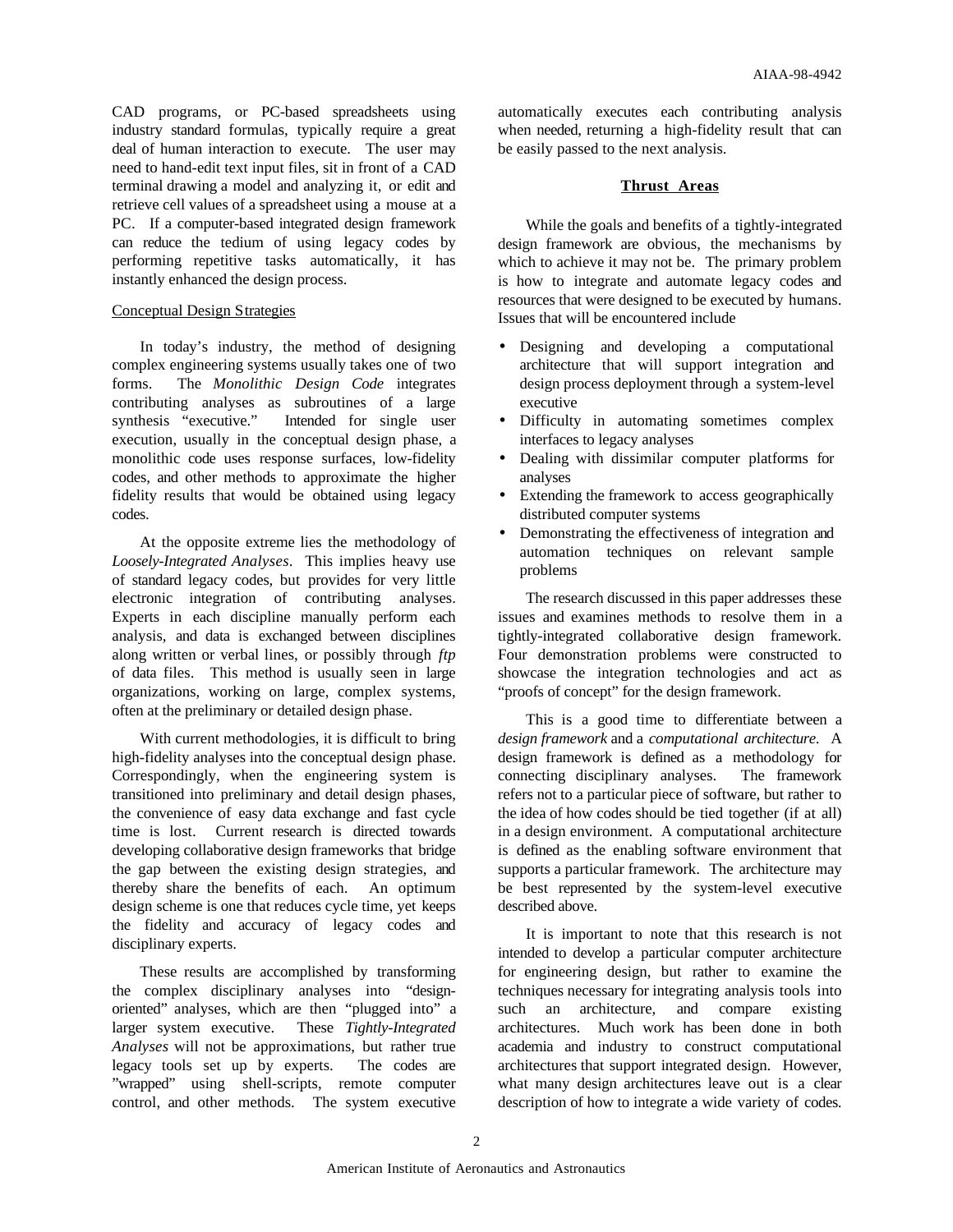Admittedly, the architecture designer cannot predict the complete array of analyses that a user may wish to integrate, and therefore cannot define every technique for wrapping such analyses. Rather, he supplies the "ports" for the architecture, into which the engineer "plugs" his wrapped analysis codes.

When discussing a future design framework, one must first look at the way design is done in industry now. Decades of engineering experience and tradition cannot just be wiped away, requiring a completely new way of designing spacecraft, aircraft, or any other engineering system. That would mean telling engineers to change the way they make decisions and perform design. There are too many legacy codes and legacy knowledge that must be tapped. Rather, one should look at the way design is done now, then look at how the design process can be improved upon in the future, estimate what efficiencies can be obtained, and develop ways to bridge the gap.

# **Architectures for the System Executive**

The structure and implementation of the systemlevel executive is a critical issue in designing the environment. The executive defines the user interface to the design process while it is running, as well as possibly during problem setup. The executive also determines the method of data storage, data retrieval, and data exchange<sup>2</sup>. The effectiveness of a particular executive may be measured by its ease of use during both setup and execution, robustness to both user error and design instability, expandability to include additional analyses, and level of automation.

Two system executive implementations were investigated, including a pre-existing Unix-based single-user architecture that provides sophisticated integration and database tools, and a Web-based architecture that allows distributed, multi-platform information access and analysis execution.

# Unix Interface

The architecture chosen in this category was the Intelligent Multi-disciplinary Aircraft Generation Environment (IMAGE)\* . Developed by Dr. Mark Hale as part of his Ph.D. dissertation at Georgia Tech, IMAGE is a modular computing architecture based on a Form, Model, Process design theory<sup>3</sup>. In its current

form, IMAGE consists of a graphical user interface, based on the Tk/tcl scripting language, above an object-oriented modeling system (See Figure 2). It contains a structured scheme for integrating analyses, supports communication via PVM, and can be compiled for a variety of Unix platforms.



**Figure 2.** The IMAGE integrated design architecture.

It is useful to describe the primary elements of IMAGE in order to develop a context within which one may later discuss its effectiveness for certain problems. IMAGE is based on the notion of design schemas. A schema is a collection of various objects that all have a common basis. A Form schema will likely contain a collection of variables related to a particular subsystem. An example from the aerospace field would be the collection of variables related to a propulsion system. A Model schema will contain objects which define a model of a particular phenomenon. This phenomenon may be the aerodynamic behavior of a vehicle in atmospheric flight. In order to model this behavior, it is simulated via a computer code. The Model schema will describe the computer code and how it is executed. A Process schema will contain objects which link particular models to particular design variables. It is no good to have an aerodynamic analysis if it is applied to propulsion design variables. The Process schema provides the coordination mechanism.

Once all schemas and processes are defined, the design problem can be executed. During execution, interpreters are started as agents are called by IMAGE. When the problem is completed (or even during execution), variable values within the Form schemas may be examined. A very useful feature of IMAGE is its ability to retain past values of each design variable. Instead of keeping only the most recent number,

<sup>\*</sup> The name IMAGE is a bit of a misnomer since the architecture really contains nothing that makes it inherently appropriate for aircraft design versus any other sort of system design.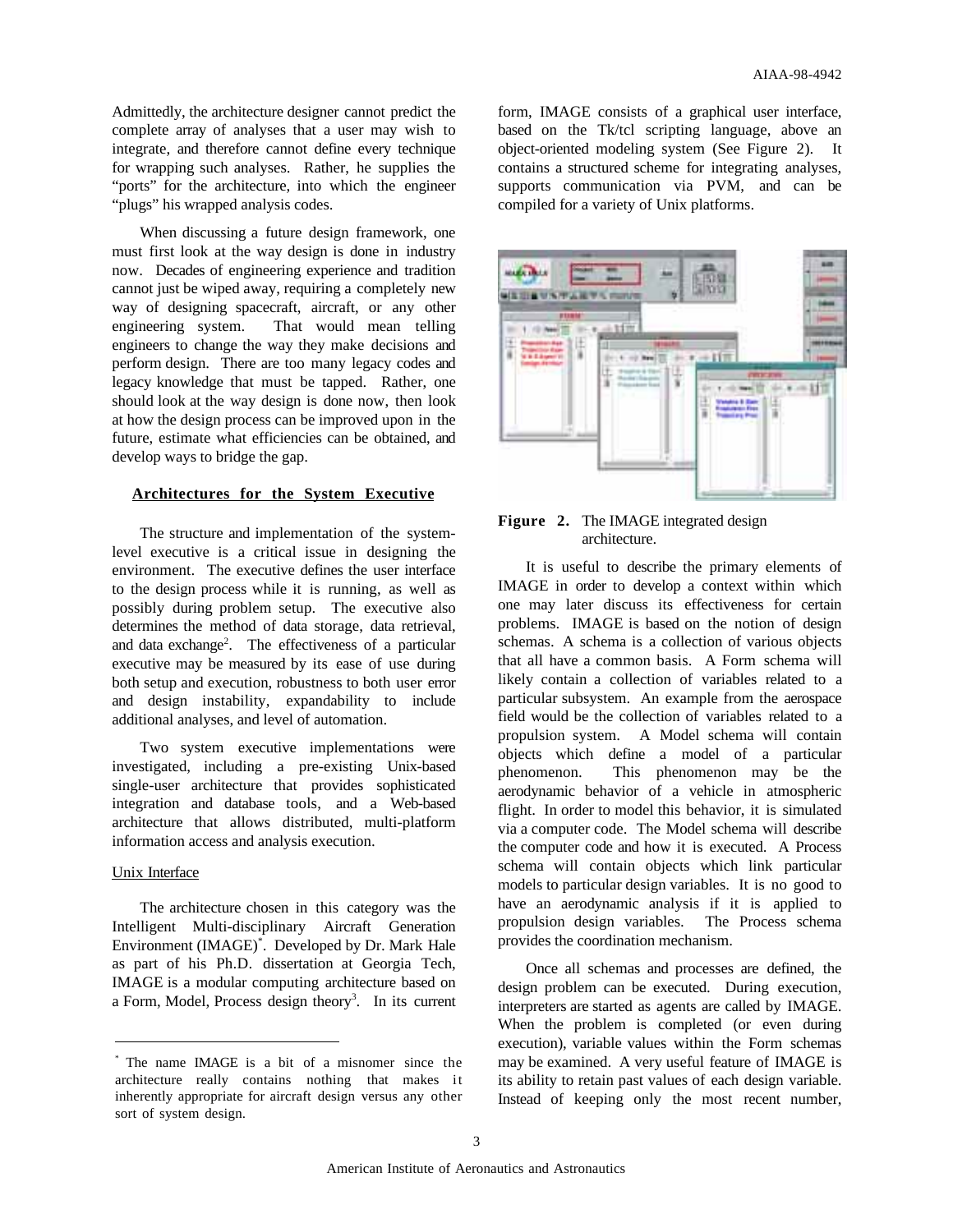output file, or picture, IMAGE stores past versions, and records each with the date, user, and project with which it is associated. For numerical values, the progression of design variables may be plotted to help in visualizing the convergence (or divergence) of a design.

# Web Interface

The World Wide Web (WWW or Web) provides a natural architecture on which to build distributed computational frameworks. The combination of its Internet heritage, simple and consistent data request formats, and customizable levels of security makes the Web appealing to someone planning to run widely distributed codes.

The Web uses the HyperText Transport Protocol (HTTP) and Uniform Resource Locators (URLs) to pass information between various locations. The way URLs are formatted, any page of information, or any Web-accessible computer program may be accessed via a simple one-line text string. The page or program may return content ranging from simple text data to graphical images, plots, and sound files. This rich content is passed directly back to the user via the HTTP protocol, and displayed in his or her Web browser. Another benefit of the distributed Web environment is that no real distinction is made between a Web server located upstairs and one located across the country. Contributing analyses may be easily ported from one location to another.

Web servers may be run from a multitude of platforms, including Unix machines, Macintoshes, and Windows-based PCs. This makes the problem of handling different computing environments easier to deal with. If the system executive is web-accessible, it is easy for design team members to monitor the design process by simply loading up a page in their web browsers.

The research presented in this paper investigates the use of the Web architecture to support remote execution and automation of several legacy codes. The Web architecture provides a familiar and attractive interface between the designer and the knowledge-base. As the world's computer users become increasingly interested in using Web-based services, it seems natural to extend engineering design into this environment. However, the field of Webprogramming is a relatively new one, and therefore is still developing. Even with its obvious benefits, the Web architecture falls short in some areas. The Web was originally designed simply as a way to display information, and therefore provides limited means for

the user to actually interact with that information. Only recently, with the advent of the Java and JavaScript programming languages, have users been able to manipulate the information they see in their browsers. Even these languages, however, have a long way to go before they can compete with the highly developed graphical interfaces provided in the Unix, Macintosh, and Windows development environments.

For most Web servers, the only database existing behind the interface is the Unix or PC filesystem containing the Web pages. It is certainly possible to connect say an object-oriented database behind a Web server, with Java and  $C_{++}$  helping to provide the required hooks. However, an exercise such as this would require as much expertise as connecting the same type of database behind a graphical Unix/X-Windows interface.

Another major problem for a Web-based design environment is the inability to define an automatable process model. The Web was designed for human interaction, so it usually involves manually clicking buttons and selecting hyperlinks to move forward in a process. Unlike the Unix architecture, which can spawn processes when preceding processes are finished, a Web server will typically just show you the results page, and wait.

# **Integrating Legacy Codes**

Legacy resources, while providing high-fidelity results, are often not design-oriented. Design-oriented resources must be suitable for automated and repetitive use, provide consistent results, accept wide variance in input parameters, and often allow for visualization of output. Many legacy tools, such as CAD systems and spreadsheets are hard to automate. Many companies are designing into their software capabilities that allow for automating some processes, and this is a step in the right direction. What about those programs that are not receiving that sort of attention? Should designers restrict themselves to those codes that are already automatable at the expense of loosing fidelity or learning a new program? Probably not. So techniques must be developed to automate a wider variety of tools.

Even for a relatively simple command-line program, automation takes some skill. For example, the space design community often uses the trajectory analysis code POST (Program to Optimize Simulated Trajectories) to analyze the ascent and reentry performance of conceptual launch vehicles<sup>4</sup>. . The output of this code includes a single large text file containing the numerical trajectory results for the run.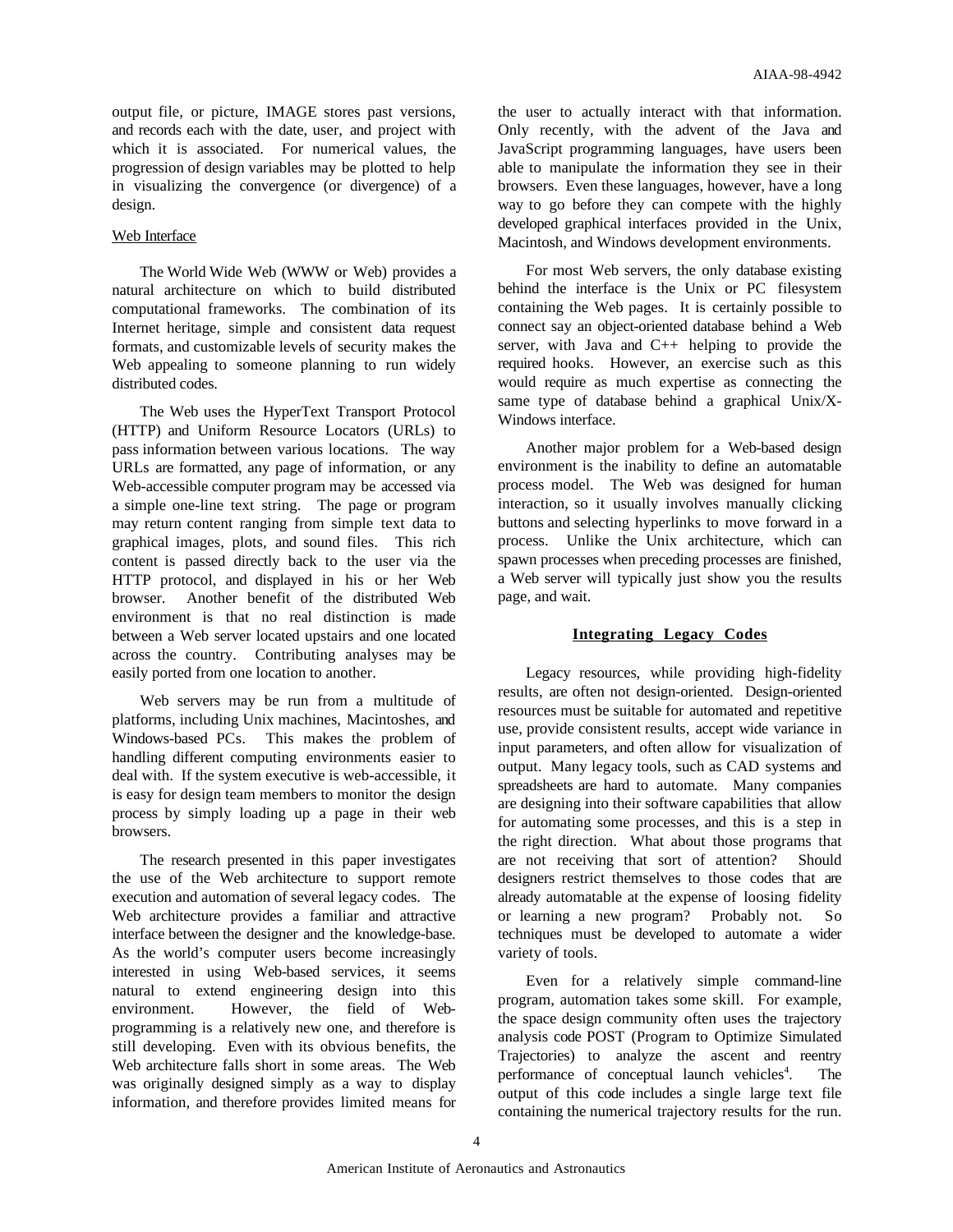The numbers that the designer is interested in are located within the file, or derivable from numbers in the file, but extraction of the numbers usually requires loading the file in a text editor and manually picking out the required values. When POST is automated, this tedious task is performed completely by the computer.

# Wrapping Unix-based codes

POST serves as a good example of a typical command-line based Unix legacy tool. The program remains today as it was originally written decades ago, a FORTRAN program run from a Unix command-line, taking a single namelist-formatted text input file (commonly referred to as the *input deck*), and generating several text output files. An expert carefully sets up the input deck for a nominal vehicle design.

When the trajectory portion of the vehicle design is to be converged with other analyses, or the converged vehicle is to be optimized, a few key design parameters in the input deck are changed. Some design variables may not be just a single number, but rather tables of values. In this case, the entire table is substituted into the input deck via a C-style "#include" statement.

After execution, the designer extracts certain key values from the output files that help him judge the trajectory performance. Data output from POST that is in tabular form may be plotted to gain visual insight into the vehicle's performance.



**Figure 3.** Execution process for an automated Unix command-line analysis.

An "agent wrapper" was designed for the POST program that automates most of the procedures described above. The wrapper takes the form of a Unix Korn Shell (ksh) script, executed at the command line with several arguments. The ksh script is convenient

since it makes use of Unix commands and syntax that most users are already familiar with. Drawbacks include limited capabilities, especially with math functions and code reuse. Figure 3 shows a schematic of the execution process. An input deck template is populated with the input variables provided on the command-line (initial weight, reference area, etc.). The resulting file is given a ".inp" extension and submitted to POST on an SGI machine. Once POST has finished, the output file is parsed for the last instances of certain key variables. These values are used to calculate the desired output quantities (mass ratio, mixture ratio, etc.), which are then sent to the user terminal or piped to an external file.

This same procedure may be used for a variety of input/output file analysis codes. For example, the Georgia Tech-developed RBCC propulsion code SCCREAM<sup>5</sup> is wrapped in a manner similar to POST. In SCCREAM's case, however, the script is written in Perl, and the input files are generated in full by the script instead of by a template.

One problem that arises when automating a program such as POST is that errors during runtime are difficult to catch. POST is notorious for its ambiguous run failures. If a vehicle does not achieve orbit, the user is given little indication of why not, and the calculated mass and mixture ratio may be meaningless. The wrapping script itself has essentially no intelligence on how to deal with problems that arise. Research that is being conducted on expert systems at SSDL may help to alleviate this problem in the future.

#### **Dissimilar Computer Platforms**

Legacy resources may exist on a range of different computer platforms, thereby complicating the issue of integration and data exchange. POST is typically executed on Unix platforms, including SGI, Sun, and HP workstations. Propulsion and aerodynamics codes are also typically run in the Unix environment. The SSDL also uses spreadsheet based tools, including Weights & Sizing, and Economics & Cost. These run as Microsoft Excel files on a Macintosh personal computer.

It is important to respect the freedom that engineers have to develop analysis tools for their platform of choice. Whatever platform works best for their particular applications should be the one used, and integrators must accept this fact and work with it. The most efficient route (albeit after the integration hurdles have been surmounted) is to retain the analysis tools in their native environment. It has therefore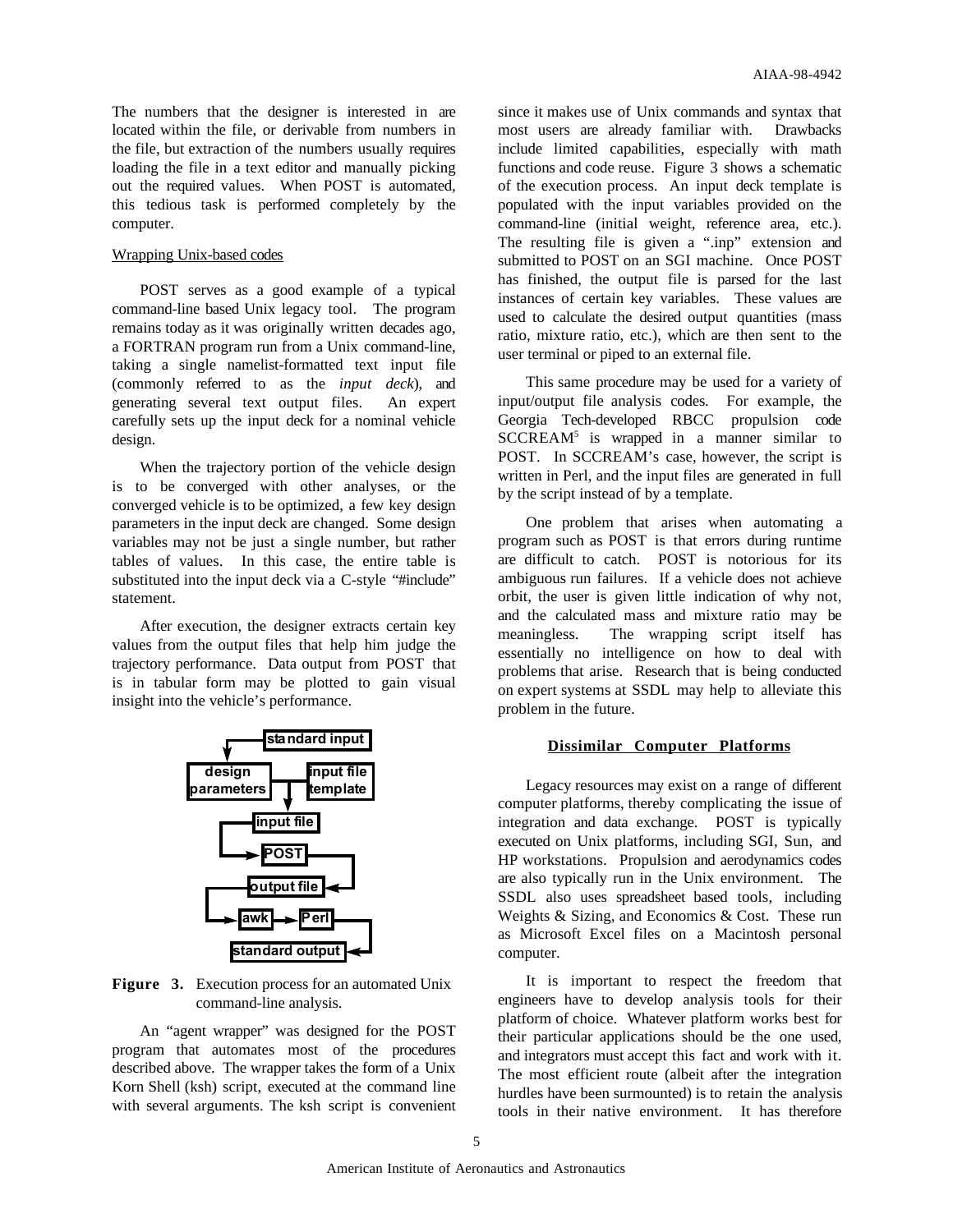been a major thrust of this research to develop techniques for remotely executing tools that reside on PC platforms, from within a Unix environment.

### Wrapping PC-based codes

Many of the mechanisms for communicating between Unix codes have been established over the years. However, the problem of integrating a personal computer, whether a Macintosh or Windows-based machine, presents a much larger challenge. An example of a Macintosh-based analysis tool is the Cost And Business Analysis Module (CABAM), developed in the SSDL. This Microsoft Excel spreadsheet takes a description of a particular launch system, along with assumptions about the launch market, cash handling, and production and operations systems. It provides estimates for vehicle development costs, recurring costs, cash-flow, and rate of return on investment, among other data<sup>6</sup>.



**Figure 4.** Execution process for an automated Macintosh-based analysis.

A wrapping script was developed to automate, and ultimately integrate the CABAM spreadsheet into a design environment. In order to provide the communications link between the Unix environment and the Macintosh operating system, two key pieces of pre-existing software were used. Peter's Scripting Daemon (a "free-ware" program available on the web<sup>7</sup>) provides a simple Telnet protocol server to allow a user to connect to the Macintosh. Once connected, the user may issue commands that execute AppleScript procedures. The AppleScript scripts are pre-written, so a user can sit at a Unix terminal and interact with any number of programs on the Macintosh. In this example, AppleScript is used to open Microsoft Excel with the CABAM spreadsheet, change 15 cells corresponding to vehicle component weights, read the resulting estimate of internal rate of return (IRR), then close the spreadsheet.

The procedure described above is fine when a user is sitting at the Unix terminal issuing the AppleScript commands, but what about automating the process. Telnet is a program designed for user interaction, so a scripting language called "Expect" was utilized to automate the Telnet session. Expect simulates user interaction by "expecting" certain characters to be sent back to the terminal, then "sending" other characters back. It can be used to automate "ftp" sessions, and a host of other Unix programs that rely on user keystrokes.

The general process for automating an Excel-based tool on a Macintosh is shown in Figure 4.

### **Widely Distributed Resources**

In many cases legacy resources may not all be accessible locally. A particular code may reside on a system in one part of the country, while the design team is situated in another. This exposes the possibility of a *distributed design team*. If the design framework does not allow for distributed access to resource setup and analysis results, then the users are back to the problems of a loosely-integrated environment.

As discussed in the section regarding Web-based architectures, the Web provides a natural facility for accessing remotely located data and programs. There must also be a mechanisms in the Unix environment that allow for such remote access. This is demonstrated In the RBCC IMAGE problem to be discussed later, where one analysis tool (an Excel spreadsheet) was transported to the demonstration site and installed on a computer there. The Unix-based system executive, IMAGE, was still running off of a Sun workstation back at Georgia Tech, several hundred miles away. However, after simple changes to the wrapping script, IMAGE was able to make an agent call to the remote spreadsheet.

# Developing web-based interfaces

The Web interfaces developed as a part of this research essentially build on top of the scripting techniques described in the previous two sections. These scripting techniques were originally designed to be used from the command-line, but now it makes sense to create a web interface to the tools so that other users from the launch vehicle design community can make use of them.

An example of an analysis tool that has a Web front-end applied to it is the SSDL Weights & Sizing Excel spreadsheet tool. This spreadsheet is used to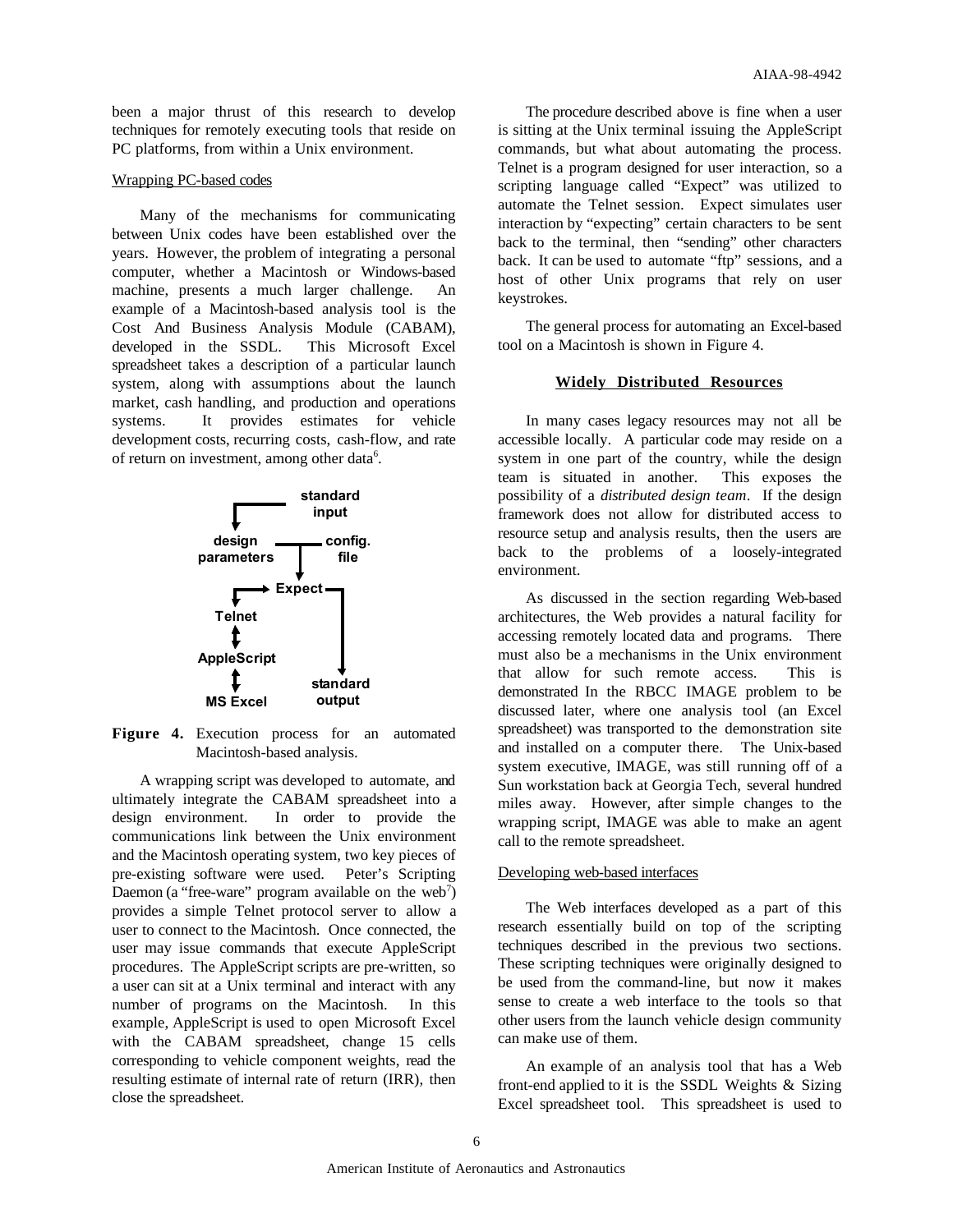

**Figure 5.** Web-interface to the Weights & Sizing analysis.

calculate the various component weights of a conceptual launch vehicle. It uses a combination of physics-based and empirically-based calculations, and relies on information from a variety of different disciplines including Trajectory, Propulsion, and Configuration & Layout. Since the weights spreadsheet resides on a Macintosh computer, it was wrapped in a manner similar to CABAM, using the Expect and AppleScript languages.

In order to transition such a wrapper to a Webbased interface, an HTML input form was generated (See Figure 5). This form provides the user with pulldown menus and input boxes to enter the required inputs for the analysis. The user may select which of several Macintosh machines to connect to, as well as the name of the file to be loaded. Behind the input form lies some relatively simple JavaScript code that sets certain default values and performs range checking on the user inputs. When the user submits the HTML form by clicking the "Submit" button, a Perl CGI script parses through the variable string generated by the HTML form, picking out the relevant input values. The Perl script writes out the appropriate AppleScript commands to temporary files. Perl then executes a modified version of the Expect Weights & Sizing wrapper, which in turn spawns a Telnet process to the Macintosh to perform the AppleScript commands. When the Expect script closes the Telnet connection and sends output results to the user, it sends them embedded in HTML code directly to the right frame of the browser window. In the case of

weights & sizing, the output is simply a series of numbers defining the weight-breakdown of the vehicle, but this by no means limits the types of output that may be displayed. Some analyses may output such items as image files containing plots, and these are easily displayed in a Web browser window.



**Figure 6.** User interaction and framework integration of a Web-based analysis.

The HTML form/JavaScript interface method was used to wrap four important analyses in the SSDL. These include the trajectory code POST, the propulsion code SCCREAM, the economics & cost spreadsheet CABAM, and the weights & sizing spreadsheet. Figure 6 shows the general scheme in which a stand-alone code may be wrapped into a Webbased resource for use by a single user or a Web-based system executive.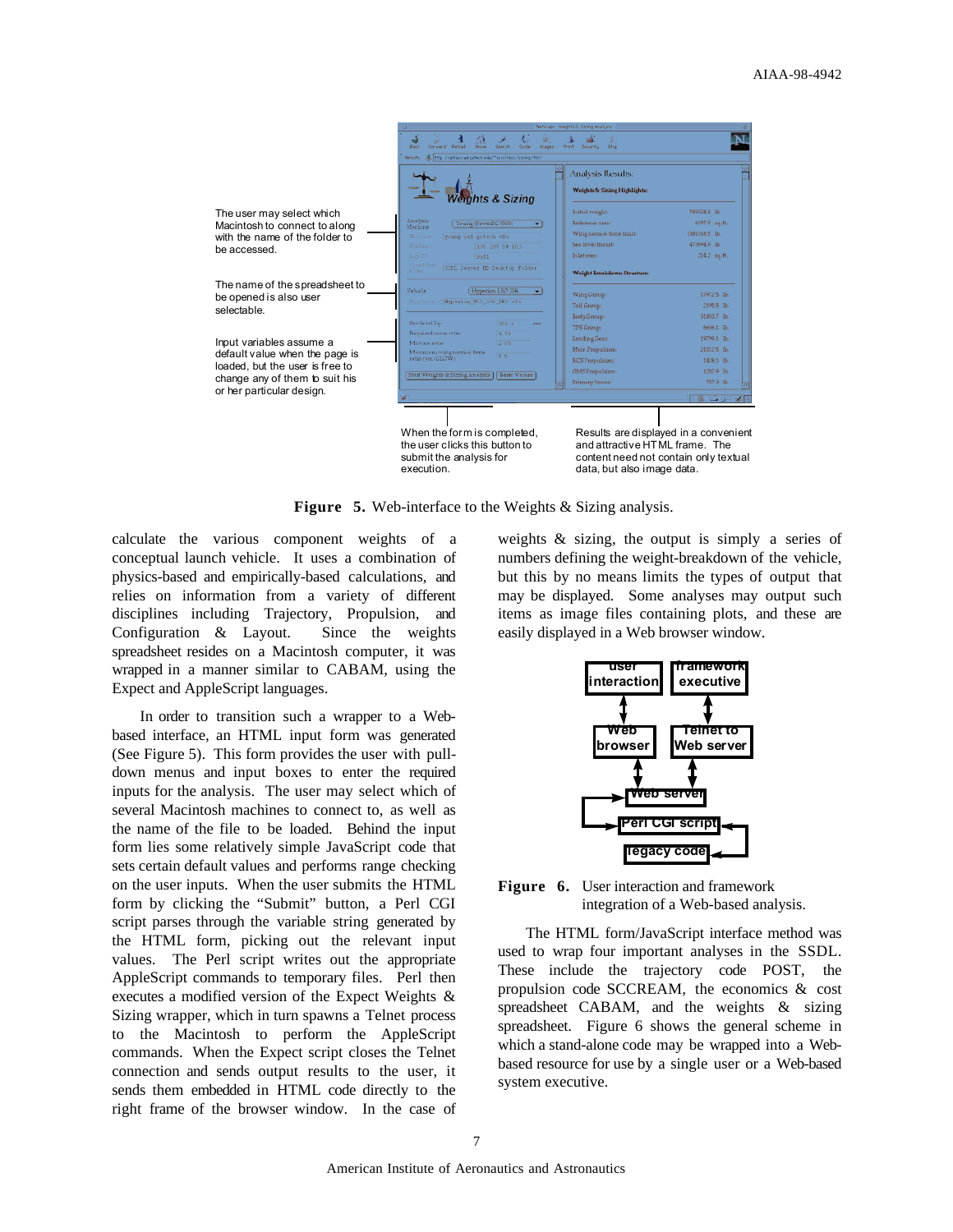#### **Demonstration Problems**

Of course, the research that has been performed in automation and integration techniques will be of no good unless it's proven that they aid in the process of engineering design. To that end, several demonstration problems were set up that make use of the techniques described above. Table 1 summarizes the four problems, and each is described in more detail below.

### Simple SSTO Demonstration (Unix)

In order to show the capability of IMAGE to automate a design process, a simple all rocket SSTO design was implemented in the architecture. The problem consisted of three contributing analyses as shown in the DSM in Figure 7. Because of the absence of feedback links in this particular process, the codes were executed in sequence with no iteration between them. The purpose of this exercise was not to show wrapping capabilities, but rather the integration abilities of IMAGE. Therefore, the disciplines were represented by simple algebraic equations rather than by legacy codes or spreadsheets. This simple exercise was the stepping-stone for the much more complicated demonstrations that follow.





# RBCC Demonstration (Unix)

The IMAGE architecture was the basis of a fourcode demonstration of the design process for a reusable launch vehicle based on a Rocket-Based Combined-Cycle (RBCC) engine. The vehicle chosen was an SSTO vision vehicle currently being studied in the SSDL named *Hyperion*. The four disciplines involved are shown in the DSM in Figure 8. The corresponding analysis tools included SCCREAM (Propulsion), POST (Trajectory/Performance), CABAM (Economics & Cost), and SSDL's Hyperion Weights & Sizing spreadsheet. The Layout/Packaging and Aerodynamics analyses were performed off-line, and the results used via photographic scaling in the other tools. The purpose of the demonstration was to show how agents can be integrated in the IMAGE environment, automatically executed according to a specified design process, and iterated to convergence without any user interaction.



# **Figure 8.** Design Structure Matrix for the Unixand Web-based RBCC SSTO demonstrations.

This exercise was conducted as part of a cooperative study between Georgia Tech and International Space Systems Incorporated (ISSI), located in Huntsville, Alabama. The study was funded through NASA's Marshall Space Flight Center.

#### RBCC Demonstration (Web)

The *Hyperion* RBCC demonstration described above was also transitioned into a Web-based format. The user is presented with a main selection page that allows the user to perform each of the four analyses. When the user clicks on one of the images, the corresponding analysis is spawned as a Web-based HTML form interface to the code.

| Name                   | Executive    |      | <b>Disciplines</b>                           | <b>Notes</b>                                                                |
|------------------------|--------------|------|----------------------------------------------|-----------------------------------------------------------------------------|
|                        | <b>IMAGE</b> | Web  |                                              |                                                                             |
| All rocket SSTO        |              |      | 3 (Propulsion, Trajectory,<br>Weights)       | Used simple analysis approximations to<br>show basic operation of IMAGE     |
| RBCC SSTO              |              |      | 4 (Propulsion, Trajectory,<br>Weights, Cost) | Showed automatic iteration in fully-featured<br>environment                 |
| RBCC SSTO              |              | V    | 4 (Propulsion, Trajectory,<br>Weights, Cost) | Demonstrated code interaction, and yielded<br>improved interfaces           |
| <b>Planetary Entry</b> |              | LaRC | 3 (Geometry,<br>Aerodynamics, Trajectory)    | Directly compared IMAGE and Web<br>architectures for reentry-vehicle design |

**Table 1.** Summary of design framework demonstration problems.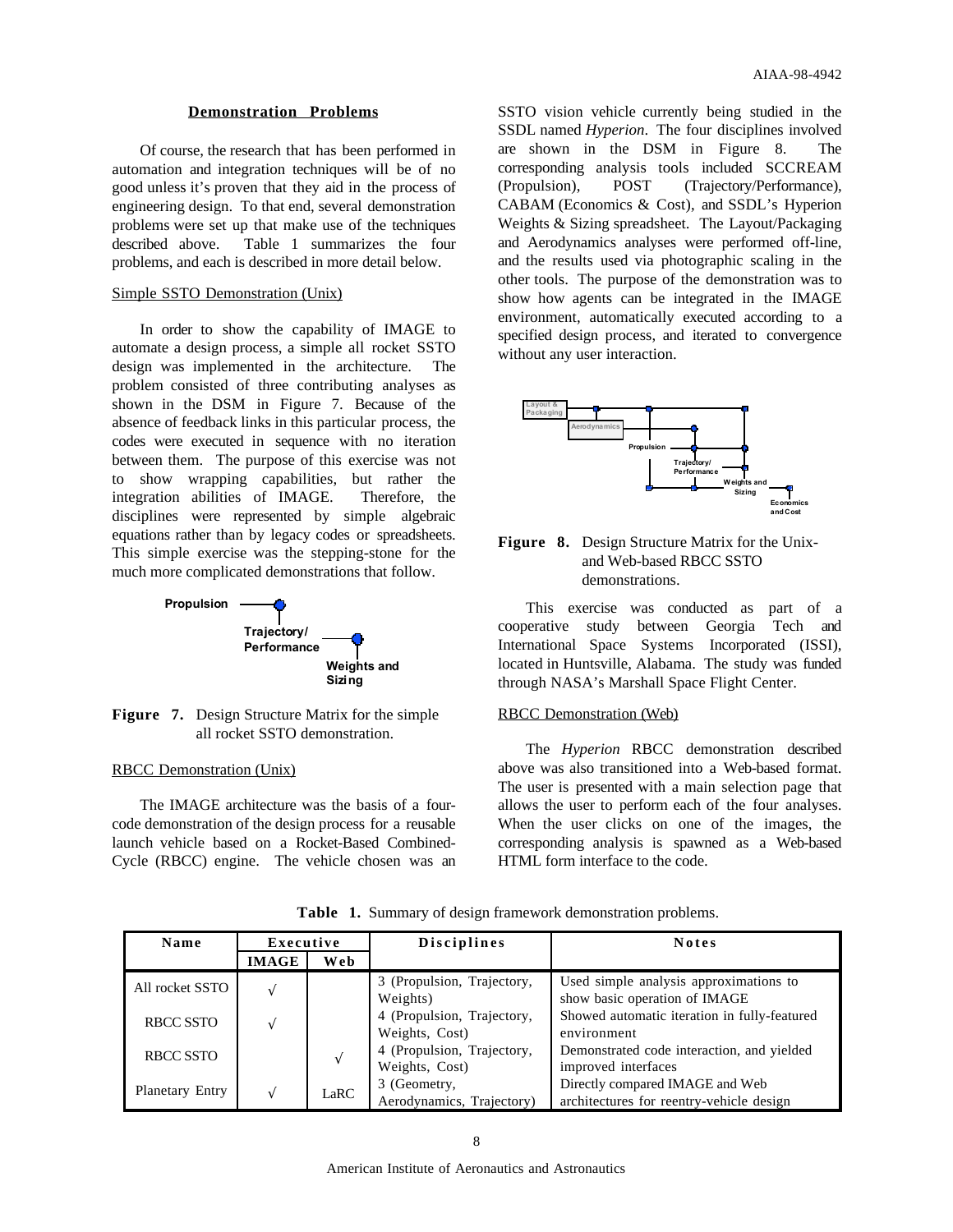It would appear that this demonstration is simply a collection of the previously developed Web interfaces, but the key difference here is the true interaction between the analyses. When each HTML form is generated, the default input variable values are read from an external database file. When each analysis is completed, the output variable values are written to this same database file, so that subsequent analyses may use the updated numbers. In this way, all four analyses may be iterated consecutively until convergence is reached.

The major drawback to this interface is the requirement that the user be present to initiate each analysis. So in a sense, one of the major goals for a design framework has been attained, namely information exchange, but complete process autonomy has yet to be achieved.

In this RBCC Web demonstration, the IMAGE architecture was essentially replaced by a single main selection page. Of course, the Web-interface should not be compared directly with IMAGE at this stage, since it contains very few of the characteristics that would qualify it as a true architecture. After all, IMAGE is not only a mechanism for executing analyses, but rather an environment in which the entire design problem is set up. Form, Model, and Process schemas, as well as the design process, are set up within IMAGE itself. For the Web demonstration, the input forms, design variables, and data exchange were all set up by hand in the basic Unix filesystem environment. With future research into Web-based system executives, however, a more meaningful comparison could be made.

#### Planetary Demonstration (Unix vs. Web)

The third demonstration that was conducted compared the IMAGE architecture itself with a preexisting Web-based design environment developed at NASA Langley Research Center (LaRC). The Integrated Design System (IDS) originated by NASA provides for the conceptual design of a planetary entry vehicle using HTML form interfaces, Perl scripting behind the scenes, and SGI executables for its three primary disciplines, Geometry, Aerodynamics, and Trajectory<sup>8</sup>. . The DSM for this demonstration is shown in Figure 9. The IDS system is quite similar to SSDL's own RBCC Web demonstration problem in how it is executed. The user is presented with a series of pages, where he selects appropriate input parameters. Perl CGI scripts execute the Unix codes and present the output data to the screen. This data consists of 2-D and 3-D geometry descriptions, aerodynamic coefficient plots, and trajectory performance plots. The IDS system is a "oncethrough" design process, and does not currently allow for any sort of iteration.



# **Figure 9.** Design Structure Matrix for planetary entry vehicle demonstration.

As a part of SSDL's research, the IDS executable codes and CGI scripts were obtained from NASA LaRC and modified to perform within the IMAGE



**Figure 10.** Planetary entry vehicle design process implemented in IMAGE.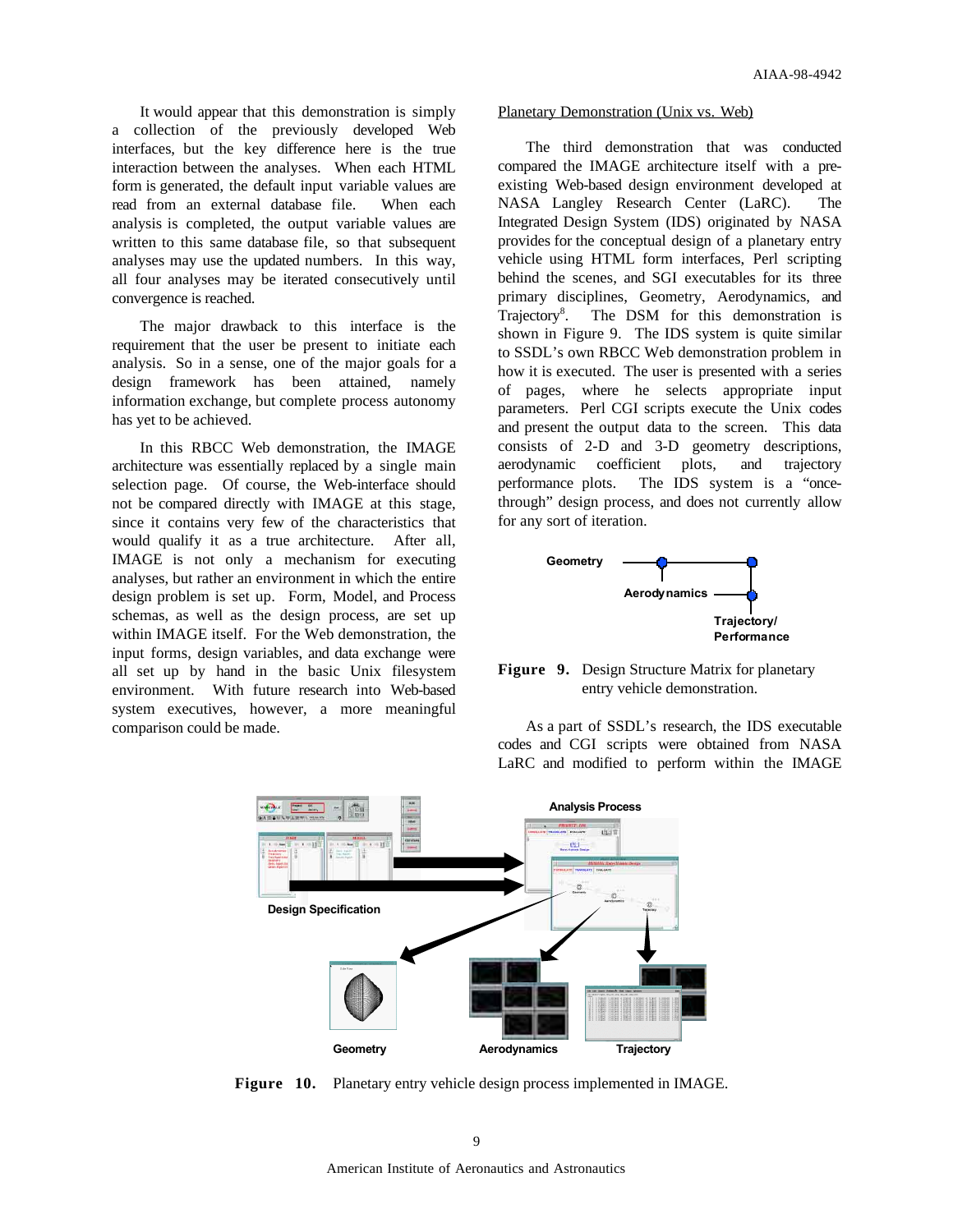architecture. The Form, Model, and Process schemas were constructed for the planetary entry problem, and a sequential execution process was defined (See Figure 10). The intention was to show how the exact same process could be duplicated within an alternate architecture, and compare the two approaches.

# **Architecture Comparisons**

IMAGE and the Web-based design architectures were compared on the following basis:

- Ease-of-setup how quickly and efficiently can one set up an engineering design problem in each architecture?
- Ease-of-use once the problem is set up, which is more convenient to actually execute?
- Robustness of environment how stable is the architecture when codes go awry?
- Expandability how easy is it to change the problem once you've set it up, and how easy is it to add new agents?
- Automatability once the problem is set up, does the user still need to be present for process execution?

IMAGE certainly outperforms the Web interface during problem setup. Its built-in object-oriented data model, while sometimes cumbersome to work with, allows the user to define variables and set up the design process using graphical tools. This is much easier than IDS' method of setting up and linking individual scripts at the Unix level.

Regarding ease-of-use, IMAGE requires little supervision if set up properly, and allows for relatively easy visualization of past results. However, the IDS and Web-based RBCC interface feels more friendly to the designer since he can actually see what is happening with his analyses. The learning curve of the IMAGE environment is quite steep, even for tasks as simple as visualizing analysis results. It is therefore not well suited to a large design team where many people require access to the design process and design data.

As a research architecture, IMAGE is not the most robust piece of software, and it requires a decent level of Unix knowledge simply to get a problem running. During execution itself, however, the system is quite reliable. Presumably, the IDS system took a good deal of time to set up properly, so most if not all bugs are worked out. Therefore the system runs quite smoothly.

When the discussion comes to expandability, both the IMAGE and IDS architectures fall short. In the current version of IMAGE, if you want to make a simple change to the design process, or add another analysis, you must completely redefine the process from the beginning. Future versions should allow easier modification. The IDS system was really not intended to be completely expandable, as it would require deep editing of Perl scripts and HTML forms to generate a new analysis interface or restructure the design process. The Web-based RBCC problem, however, provides for reasonable expandability. The input/output plugs to the flat file database are completely general, and adding a fifth analysis would only require simple modifications of that program's integration script, and the main HTML selection page.

The IMAGE architecture provides complete automatability of the design process. Once the problem is set up, the user simply clicks "Execute" and IMAGE begins running the contributing analyses, taking into account any iteration or convergence criteria. The current Web-based solutions, including the IDS demonstration, require a user to step through the design process. Neither solution is obviously superior. There may be times that user input is needed during a system design, since decisions must be made based on analysis results. This would imply that the process should not be completely automated. At the same time, however, automation capability should be *available* for those processes that do not require significant user input. Remember that one of the major benefits of an integrated design framework is the ability to execute many iterations of a design without the requirement of constant human participation.

#### **Conclusions and Future Research**

The IMAGE architecture provides a convenient and accessible architecture within which to deploy integration technologies such as those developed in this research. The detailed process model should also allow for more complicated design structure matrices to be implemented, and possibly the use of Multidisciplinary Design Optimization (MDO) techniques. Applied to a vehicle such as *Hyperion*, such a system could save countless hours of tedious code execution, and may ultimately arrive at a more optimal design.

From the feedback received regarding the SSDL's Web-based interfaces, and the results of the IDS vs. IMAGE comparison, it appears obvious that significant research should be focused on continuing the development of design architectures deployed on